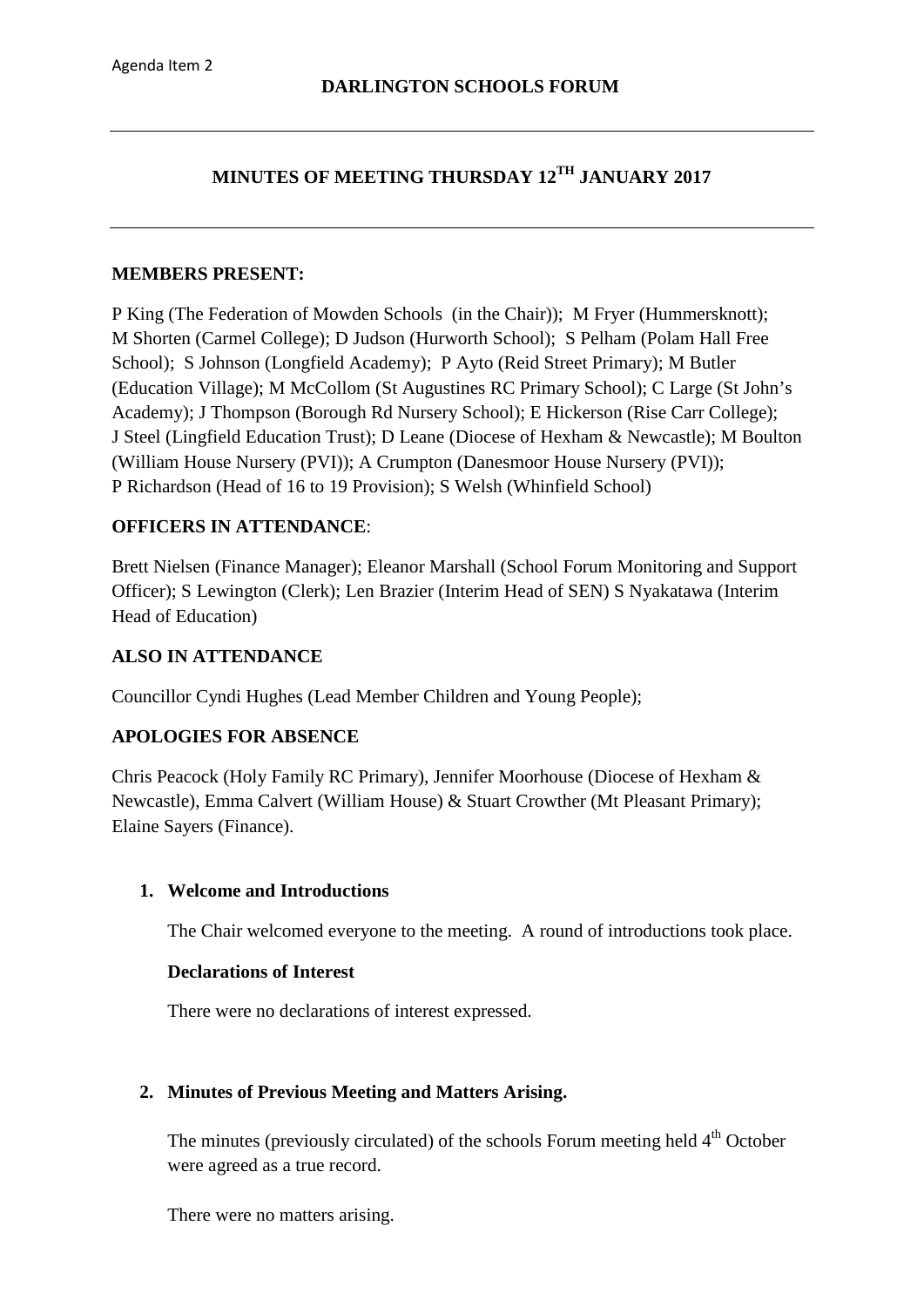## **3. Pupil Growth Fund 2016/17 & 2017/18**

The Forum referred to a previously circulated report.

The paper was discussed in two elements.

It was pointed out that during 2016/17, a school, at the request of the Local Authority has increased its PAN and created 15 new reception places, the school has however only had an uptake of 13 places and therefore has not received anything from the growth fund. It is felt that this is unfair to the school as the school has incurred the cost of creating an additional class.

A revision to the growth fund criteria was therefore requested for 2016/17 which would require a change also to the 2017/18 criteria in order to make a fairer system.

Forum agreed to the recommendations at paragraphs 15 & 16, to amend the 2016/17 criteria and the criteria for 2017/18.

It was brought to Forum's attention that in conjunction with the Local Authority, St George's CE Academy will be expanding by 105 places, this is because of the new housing development within the village of Middleton St George

A discussion took place and it was asked how this decision has already been made when there has been no consultation or business case. It was asked how this is expected to impact on other schools and also how these extra places are going to be phased in.

Forum agreed to the recommendation at paragraph 17, that there is a need for further information and a report is to be brought to Forum detailing the expansion at a future meeting.

### **4. Budget Update 2016/17**

The Forum referred to a previously circulated report.

The Finance Manager went through the report pointing out the main changes in the budget since the October School Forum meeting.

Forum were reminded that the budget at this current time is based on a number of assumptions regarding child numbers and therefore projections were subject to change.

It was noted that the budget has decreased by almost 2 million due to the fact that three maintained schools have now converted into academies.

The high needs budget is projected to overspend and this could be a pressure going forward.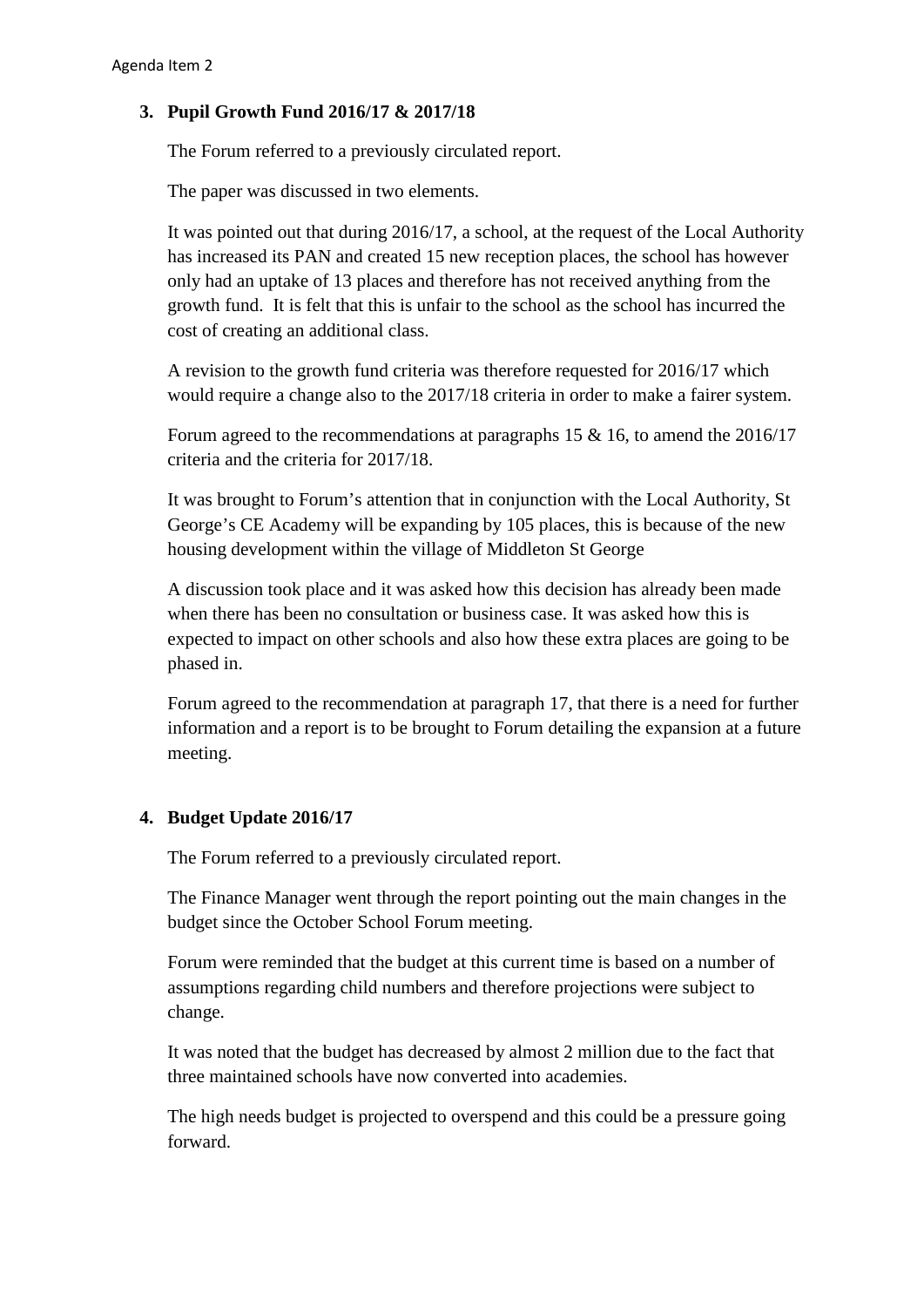Discussion took place regarding the LAPP budget. The budget position did not reflect the current proposal to use this budget as at the time of writing the report this proposal was not known about.

Forum will be given an update at their next meeting.

Forum noted the current budget position.

### **5. School Funding Formula 2017/18**

The Forum referred to a previously circulated report.

The report detailed the changes that needed to be made because of the revised datasets and modelling tool provided by the EFA.

Largely there has been very little change in the funding formula, however, at primary level the change in the data set for the prior attainment factor has resulted in £90,000 less being distributed, therefore, the unit rate has been increased by £52.60 to lessen the impact.

The figures will be submitted to the EFA by their deadline of  $20<sup>th</sup>$  January.

Paragraphs 14-23 refers to de-delegation whereby the EFA are to stop paying local authorities Education Services Grant for maintained schools from 2017/18, resulting in a big drop in funding. There will be some transitional funding available to run for the period April 17 to August 17 but from September onwards general ESG will cease.

The EFA have amended the regulations to enable local authorities to de-delegate some funding from the budget shares of maintained schools as the local authority will still carry out these duties.

It is proposed that £20 will be de-delegated from maintained schools meaning the Local Authority will lose £29.50 per pupil on the 2016/17 rate.

Forum agreed the proposed formula for 2017/18.

The recommendation in paragraph 25 is to await the decision/vote of the maintained schools representatives.

*Post Forum – Following discussion with all maintained schools the representative for maintained schools agreed to the de-delegation of funding from maintained schools in 2017/18 on 20th January 2017.*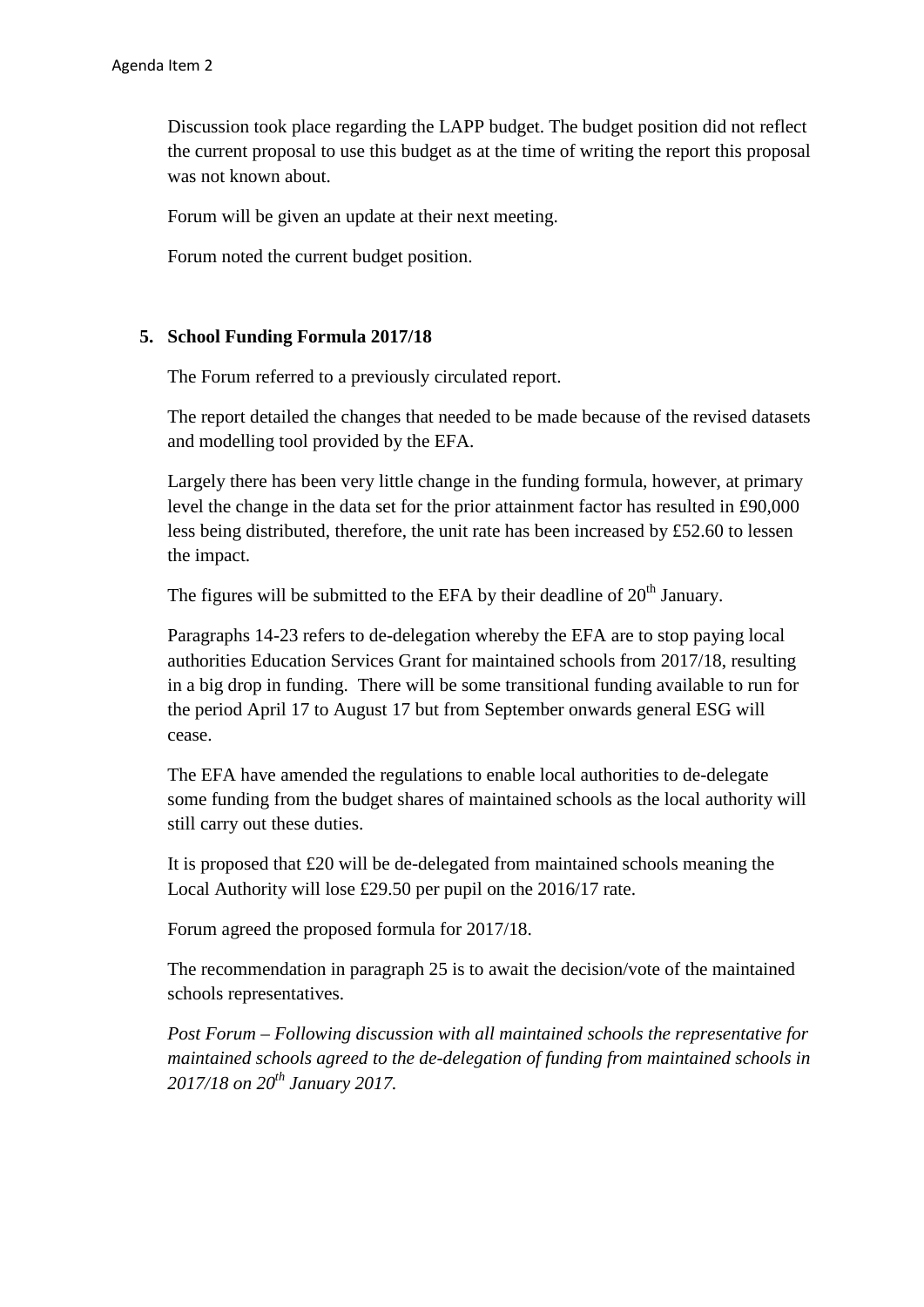## **6. Budget Setting 2017/18**

The Forum referred to a previously circulated report, the purpose of which was to agree the use of the Dedicated Schools Grant for 2017/18.

Paragraph three provided the breakdown of the DSG allocation received on  $20<sup>th</sup>$ December.

The Finance Manager talked Forum through the main points within the report.

The schools block has increased by £722,000, this includes the retained ESG element of £240,000. The remainder of the increase (£482,000) has been included in the school budget share calculation.

It appeared that the high needs block had increased but it was mentioned that this sum included place funding for the special school, the resource bases and for post 16 colleges, which are all paid direct to the schools. The EFA will therefore deduct £3.536 million from the high needs block and pay the place payments direct to the schools. The high needs block has therefore increased by approximately £180,000.

The early years block is to be all allocated only to early years. Early years proposals are included at agenda item 7.

Appendix 2 detailed the continuing historic commitments.

The services within the high needs block are to be reviewed in line with a proposed new strategy for high needs, with possible changes to delivery methods made that will bring the budget back in line.

The high needs budget for 2017/18 is £229,672 over the high needs allocation. It is proposed that £131,679 is moved from the Schools block to use as a contingency for high needs 2017/18.

Forum agreed the recommendations in paragraphs 41 to 44, agreeing to the budget allocation for DSG and the movement of £131,679 from the schools to high needs block.

# **7. Early Years National Funding Formula 2017/18**

The Forum referred to a previously circulated report which provided a summary of the Department for Education's response to the consultation.

The consultation response confirmed the criteria to be used in constructing the local formula for 2017/18. There were few changes in the consultation response from the original consultation with regard to how the early year's formula would operate.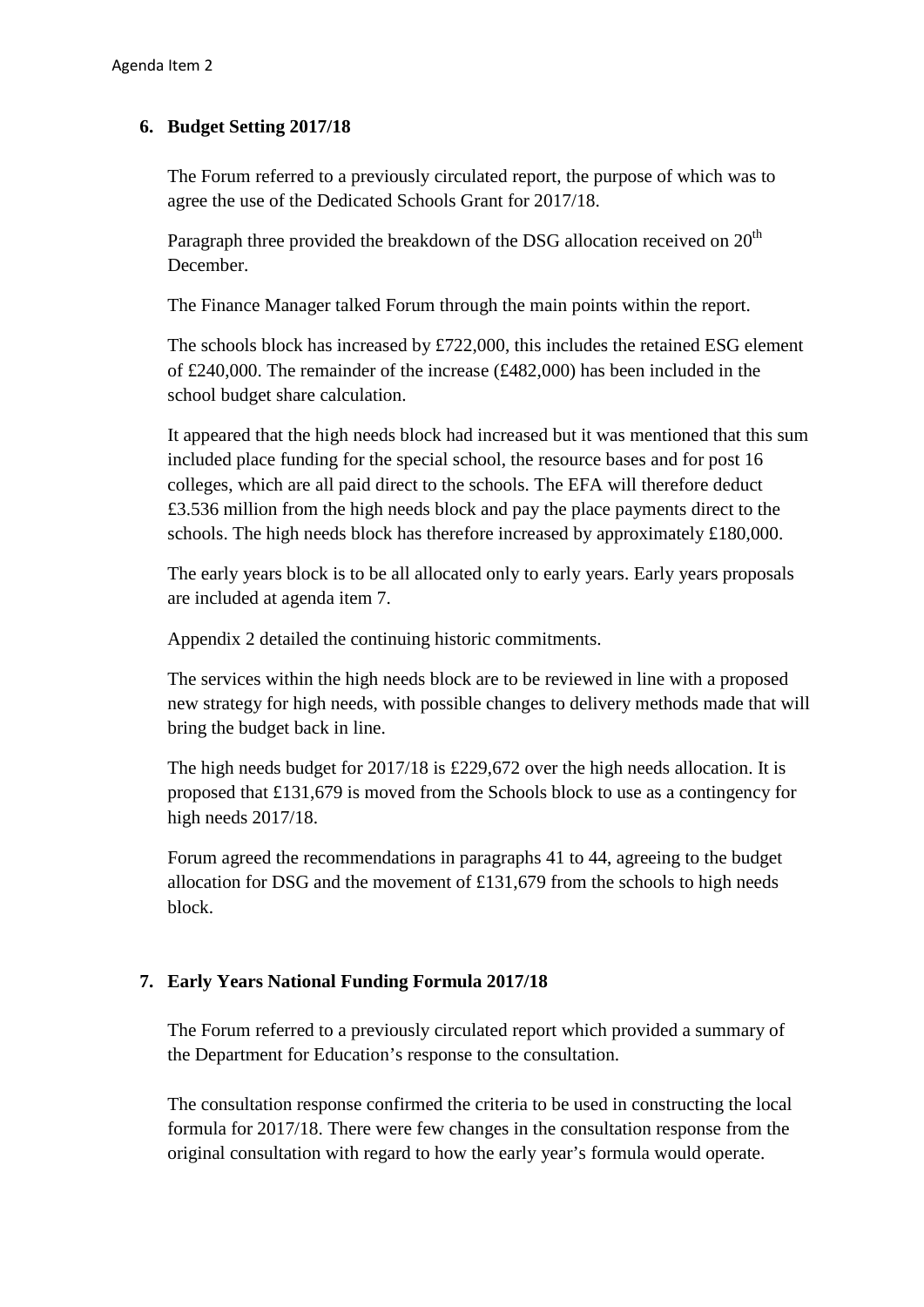As mentioned in the October meeting the national funding formula will allocate funding for the three and four year old entitlement for the existing universal 15 hour entitlement from April and the new 30 hour entitlement for working parents as from September.

It is proposed that all funding received for 2 year olds will be passed onto providers and the rate for all providers for 2017/18 will be £5.20 per hour (subject to final confirmation of funding from the DfE).

Early Years Pupil Premium will continue to be funded at £0.53p per hour for each qualifying child.

The indicative funding rate for Darlington for  $3 \& 4$  year olds is £4.44 per hour, however providers will not receive this amount as this covers the supplements, inclusion funding and any retained elements.

Paragraph 56 proposes three options for the deprivation factor.

Paragraph 57 shows the changes and how each option would impact on the hourly rate paid to providers.

There are no decisions to be made today and some briefing sessions are to be held with providers before a final decision at the March Forum meeting.

It was pointed out that ultimately it is the Local Authority's decision to set the early years formula, but consultations will be held with providers before decisions are made.

Forum noted the content of the report.

# **8. School Forum Officer Work Update**

The Forum referred to a previously circulated report, the purpose of which was to update the School Forum on the review of the high needs services and related activity.

There were no substantial changes for Forum to be made aware of at this time.

The School Forum Officer updated Forum on the workshop held with four Resource Base Managers hosted by Heathfield Primary School. It was agreed that the greatest challenge is how difficult it is to analyse results against national indicators and also the problems in comparing performance across different types of resource bases. The workshop was very well received and another is to be held before the end of the Academic Year.

It was mentioned that children who use radio aids support should be allowed to take them home and if there are any problems or worries the School Forum Officer should be contacted.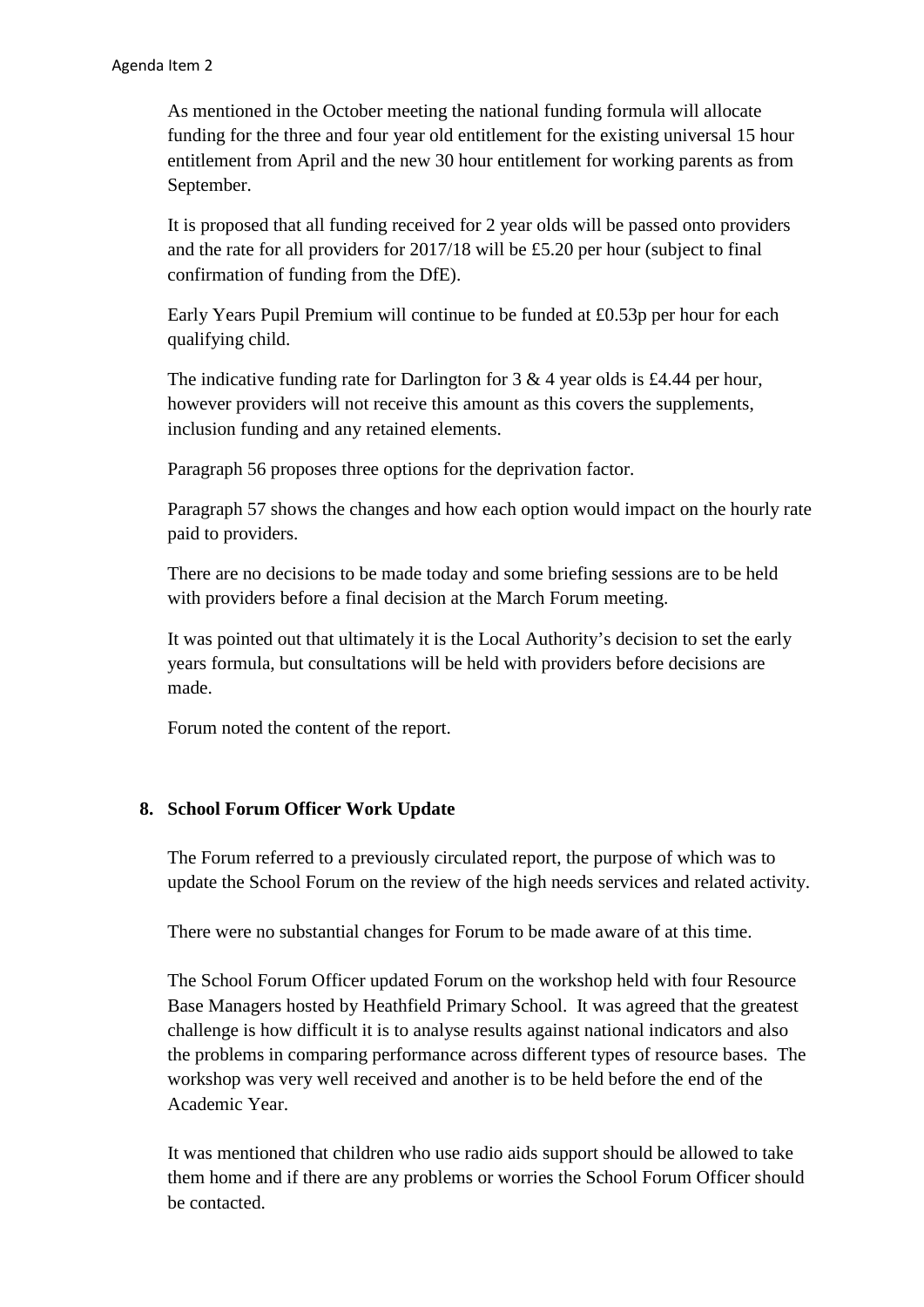The School Forum Officer has been supporting Public Health in the implementation of the Future in Mind projects, a grant of £151,000 has been put into schools in order to fund training for staff and the delivery of courses to students. Work around healthy lifestyles is also making use of the funding.

34 different schools are participating in the programmes currently. Only 5 schools, all primary, have not participated in any programme to date however this may change with the new programme proposed to support implementation of the Healthy Lifestyle Survey Actions in schools (e-safety peer support project).

The Interim Head of SEN wished for it to be put on record the high quality work that has been undertaken by the School Forum Officer. School Forum agreed that the impact of the Future in Mind projects in schools has been highly regarded.

The Lead Member for Children and Young People commented that the projects are outlined in the Annual Report of the Director of Public Health 2016, and encouraged all members to read this report.

Forum noted the content of the report.

## **9. Accessibility Strategy Consultation**

The School Forum Officer updated Forum on the Accessibility Strategy development. All Schools have been aware of the activity to develop a Strategy previously a paper was sent out to governing bodies and the consultation documentation was sent to all schools prior to Christmas. The School Forum Officer also extended an invite to meet the parents and carers of disabled children who attend maintained settings.

Although the statutory scope for the strategy is for maintained schools, the Council would like to offer support to Academies, and a traded service is being developed. A number of twilight sessions are to be held of 2.5 hours for maintained schools. It was noted that some Academy schools have already expressed interest in training.

Forum noted the content of the report, the time lines and actions required.

### **10. School National Funding Formula (Second Consultation) – Verbal Report**

The Forum were given a brief paper providing an overview of key issues relating to the National Schools and High Needs Funding Formula. The second phase of the consultations and responses to the first phase consultation were released on  $14<sup>th</sup>$ December. It was noted that this consultation runs until  $22<sup>nd</sup>$  March and the DfE are requesting as many responses as possible. The consultation can be accessed by visiting the DfE website.

The Finance Manager went through the paper highlighting some of the main points.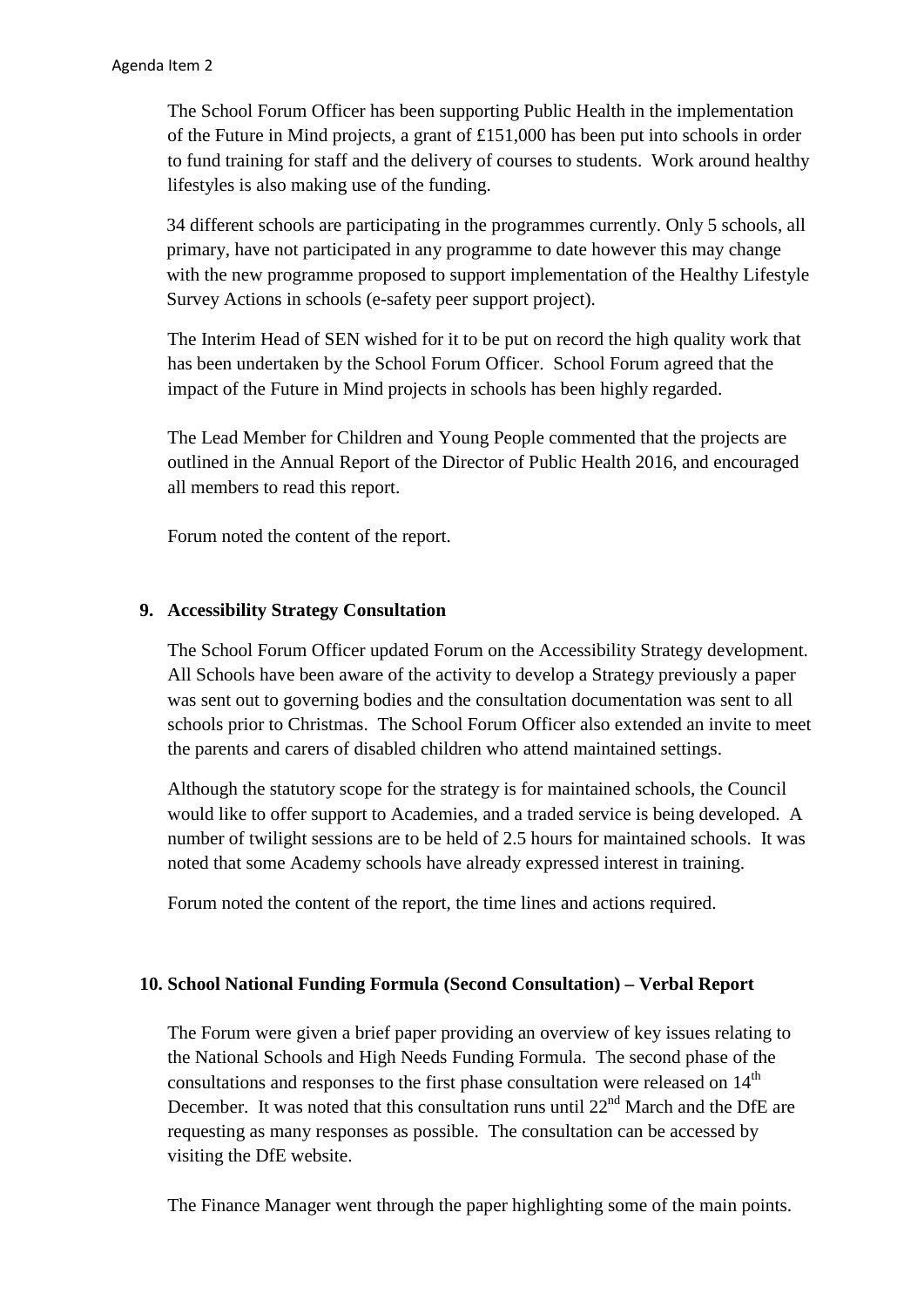## **The Schools Block-:**

The formula will start in April 2018.

Schools block funding will be ring fenced to schools.

2018/19 – Soft National Formula

2019/20 – Hard National Formula

Darlington schools will see increased funding overall but there will be winners and losers amongst Darlington schools.

### **The High Needs Block-:**

The formula will start in April 2018.

The formula will be based on nine different factors.

Local Authorities will decide how this block is allocated/spent.

Funding will be guaranteed at least at the current cash amount. It is expected that Darlington will fall into this category and hence there will be no increase in funding. The reality is there will be less funding as there will be no increase for inflation or growth. This will therefore mean the high needs budget is under pressure going forward.

### **Central Schools Block-:**

The formula will start in April 2018.

The formula will be based on a per pupil rate.

Local Authorities will decide how this block is allocated/spent.

Historic commitments will be recognised but will be expected to decrease.

There will be a School Improvement Grant as from September 2017.

Forum discussed the opportunity to put in a response to the consultation from the Forum as a whole.

Forum were asked to note the contents of the paper and were encouraged look through the full consultation and respond as necessary.

# **11. Any Other Business**

The Interim Head of SEN informed Forum that a strategy for high needs is currently being put together, that will inform future years provision.